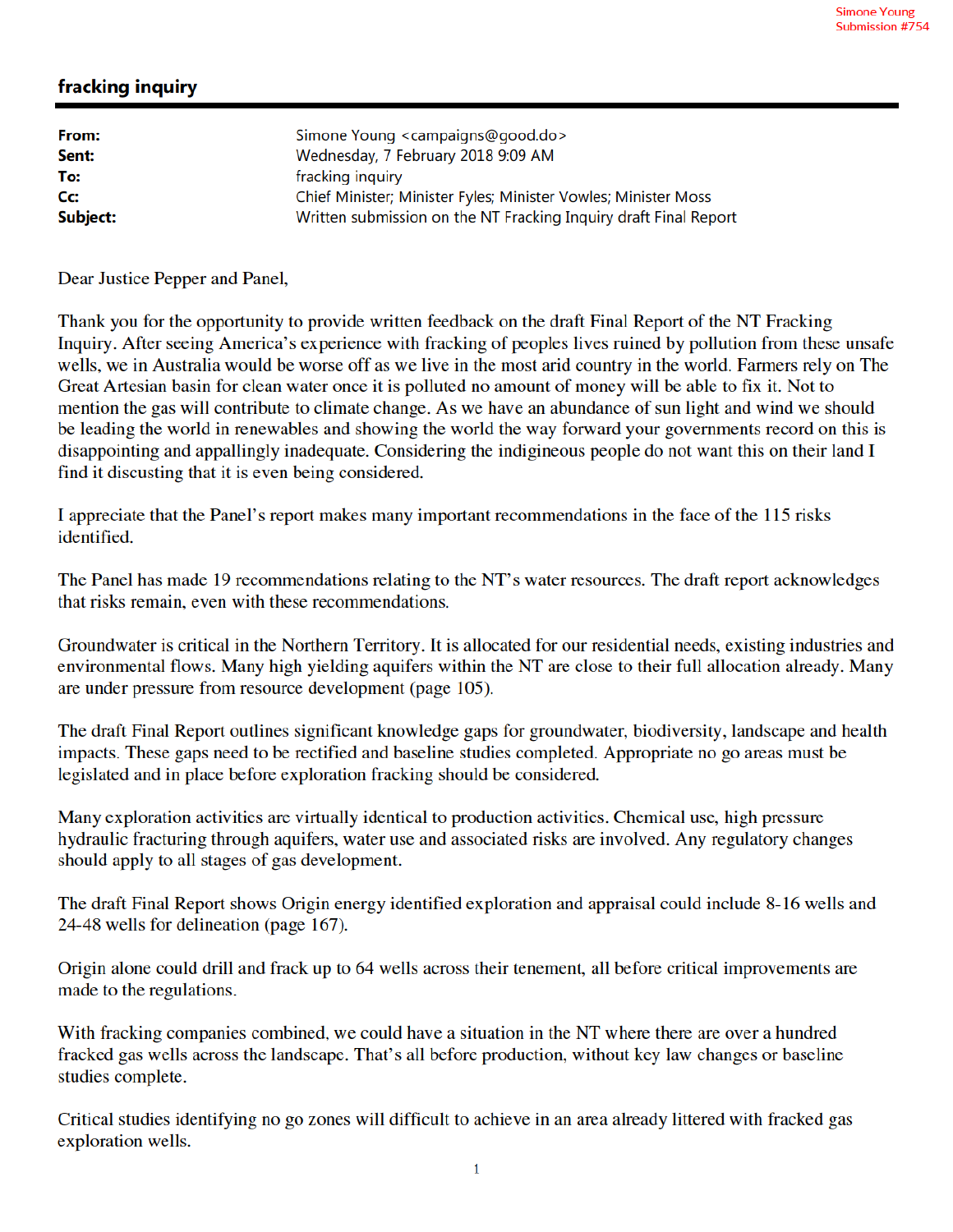I support the swath of new regulations and legislation required to try and protect landholders and water. However, that work needs to happen before the oil and gas industry is permitted to start fracking in the Northern Territory again.

The below critical recommendations must be improved and work completed BEFORE EXPLORATION fracking takes place.

Recommendation 5.1 (Enforceable code of practice for abandonment of onshore gas wells)

Recommendation 5.6 (Wastewater management framework)

Recommendation 7.1 (Water Act amended for shale extraction licence and payment for water)

Recommendation 7.4 (Strategic regional environmental and baseline assessment (SREBA), including a regional groundwater model, be developed and undertaken)

Recommendation 8.4 (Fire management plan and 10 year baseline assessment)

Recommendation 9.2 (Code of practice be developed and implemented for monitoring, detection and reporting of methane emissions)

Recommendation 10.1 (Human Health Risk Assessment prepared and approved)

Recommendation 12.11 (Social impact management plan) This recommendation should also be extended to allow for the legal right to say 'no' to fracking.

Recommendation 14.1 (Design and implement a full cost recovery system for fracking regulation)

Recommendation 14.16 (Legislation to regulate seismic surveys, drilling, hydraulic fracturing, and well abandonment)

Recommendation 14.18 (Fit and proper person test)

Recommendation 15.1 (Strategic regional environmental and baseline assessment (SREBA) undertaken and no go zones implemented)

In the NT there is a saying, "Once you frack you can't go back." Exploration fracking is no different. The studies, legal improvements and no-go zones suggested by the panel are critical. They must be actioned before any further fracking exploration.

Let's not wait until the production phase to put in place critical new regulations and laws. We must avoid delays to the protection of the Northern Territory's water, landscapes and people.

Thank you for considering my feedback on this critical matter for the future of the Northern Territory.

Yours sincerely, Simone Young Terrey Hills, New South Wales, 2084, Australia

This email was sent by Simone Young via Do Gooder, a website that allows<br>people to contact you regarding issues they consider important. In accordance with web protocol FC 3834 we have set the FROM field of this email to our generic no-reply address at campaigns@good.do, however Simone provided an email address ) which we included in the REPLY-TO field.